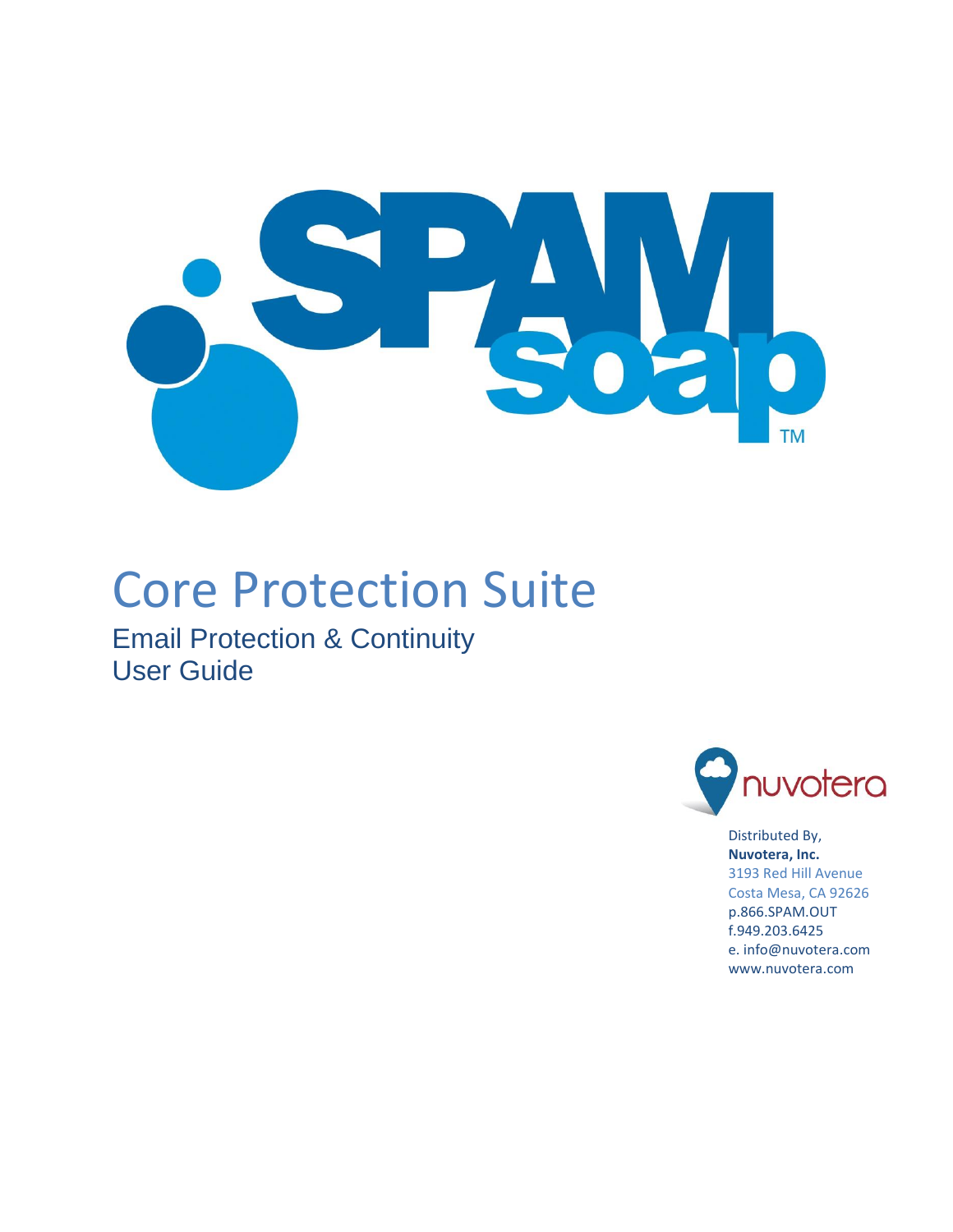

## **Contents**

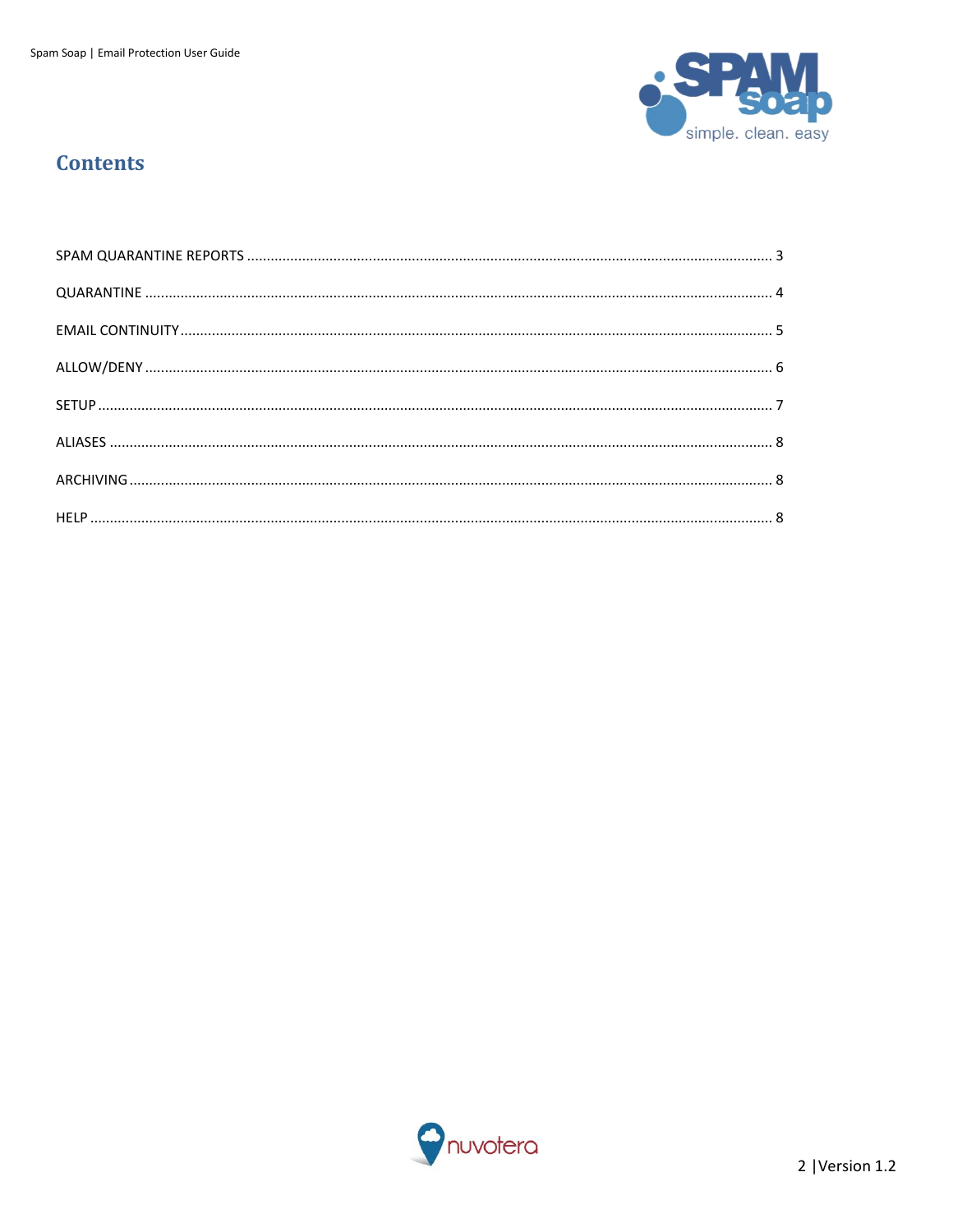

<span id="page-2-0"></span>Spam Soap makes dealing with your spam is quick and easy. This user guide will give you information on what to expect. If you have any questions, please contact your IT provider or Spam Soap directly.

#### **SPAM QUARANTINE REPORTS**

Every weekday (by default) you will receive a Spam Quarantine Report (SQR) from [reports@spamsoap.com.](mailto:reports@spamsoap.com) This email will display any new spam you have received since the last report (assuming you have received new spam). The quarantine report allows you to review any mail sent to you that we caught as spam, and if necessary, release it to your inbox. The SQR will include the following directions and looks like this:

| This email contains a list of messages which have been quarantined by your spam filtering service.                                                                                                                                                                                                                                                                                                                                                                                                                                                                                                            |                                                                                                                                                                                                                                                          |                 |            |                                 |  |  |  |  |
|---------------------------------------------------------------------------------------------------------------------------------------------------------------------------------------------------------------------------------------------------------------------------------------------------------------------------------------------------------------------------------------------------------------------------------------------------------------------------------------------------------------------------------------------------------------------------------------------------------------|----------------------------------------------------------------------------------------------------------------------------------------------------------------------------------------------------------------------------------------------------------|-----------------|------------|---------------------------------|--|--|--|--|
| · To view quarantine items for a particular day, click on the "View quarantined items for this day" link.<br>· To move an email to your Inbox, click the "Release" link.<br>· To move an email to your Inbox and add the sender to your Allowed Senders list, click the "Always Allow" link.<br>. To delete the email and add the sender to your Denied Senders list, click the "Deny" link.<br>· To delete all of the emails in your quarantine, click the "Delete All" link at the bottom of the Spam Quarantine Report.<br>· To view all quarantine items, click the "View all quarantined messages" link. |                                                                                                                                                                                                                                                          |                 |            |                                 |  |  |  |  |
|                                                                                                                                                                                                                                                                                                                                                                                                                                                                                                                                                                                                               | Clicking on any links in this report will open up a web browser to your online quarantine.                                                                                                                                                               |                 |            |                                 |  |  |  |  |
|                                                                                                                                                                                                                                                                                                                                                                                                                                                                                                                                                                                                               | Announcing "Spam Control for Outlook®" - a seamless integration with MS Outlook® that provides one-click deletion and effortless reporting of spam<br>messages to our Threat Center for analysis by email security experts. Click here for more details. |                 |            |                                 |  |  |  |  |
|                                                                                                                                                                                                                                                                                                                                                                                                                                                                                                                                                                                                               | Please do not reply to this message. If you have questions regarding this report, please contact support@spamsoap.com                                                                                                                                    |                 |            |                                 |  |  |  |  |
|                                                                                                                                                                                                                                                                                                                                                                                                                                                                                                                                                                                                               |                                                                                                                                                                                                                                                          |                 |            |                                 |  |  |  |  |
| Spam Quarantine Report                                                                                                                                                                                                                                                                                                                                                                                                                                                                                                                                                                                        |                                                                                                                                                                                                                                                          |                 |            |                                 |  |  |  |  |
| Addresses)                                                                                                                                                                                                                                                                                                                                                                                                                                                                                                                                                                                                    | This report has been generated for the following email address(es): kevin@spamsoap.com, david@spamsoap.com,<br>davidb@spamsoap.com, ken@spamsoap.com, kenf@spamsoap.com, kevink@spamsoap.com (Manage My Email                                            |                 |            |                                 |  |  |  |  |
| Date                                                                                                                                                                                                                                                                                                                                                                                                                                                                                                                                                                                                          | <b>From</b>                                                                                                                                                                                                                                              | Subject         | Score Size |                                 |  |  |  |  |
| Sunday - July 1                                                                                                                                                                                                                                                                                                                                                                                                                                                                                                                                                                                               | Open a window to view quarantine for this day.                                                                                                                                                                                                           |                 |            |                                 |  |  |  |  |
|                                                                                                                                                                                                                                                                                                                                                                                                                                                                                                                                                                                                               | 07/01 07:12AM PDT Williams <fgsaqfyppe< td=""><td>Get your order!</td><td>99.9% 3KB</td><td>[ Release   Always Allow   Deny</td></fgsaqfyppe<>                                                                                                           | Get your order! | 99.9% 3KB  | [ Release   Always Allow   Deny |  |  |  |  |
| 07/01 12:58AM PDT Harlen Baldwin <william@nat 12кв="" 99.9%="" [release="" allow="" always="" deny<="" mp4-плеер!="" td=""  ="" отличный=""></william@nat>                                                                                                                                                                                                                                                                                                                                                                                                                                                    |                                                                                                                                                                                                                                                          |                 |            |                                 |  |  |  |  |
| [ Delete All Messages ] [ View List of All Quarantined Messages ]                                                                                                                                                                                                                                                                                                                                                                                                                                                                                                                                             |                                                                                                                                                                                                                                                          |                 |            |                                 |  |  |  |  |

When clicking on these links you will be taken to a web browser and automatically logged into the web console. From the console, you will notice the following tabs in the upper left corner:

**Preferences, Aliases, Email Continuity** (Optional)**, Allowed Senders, Blocked Senders** and **Archived Messages** (Optional).

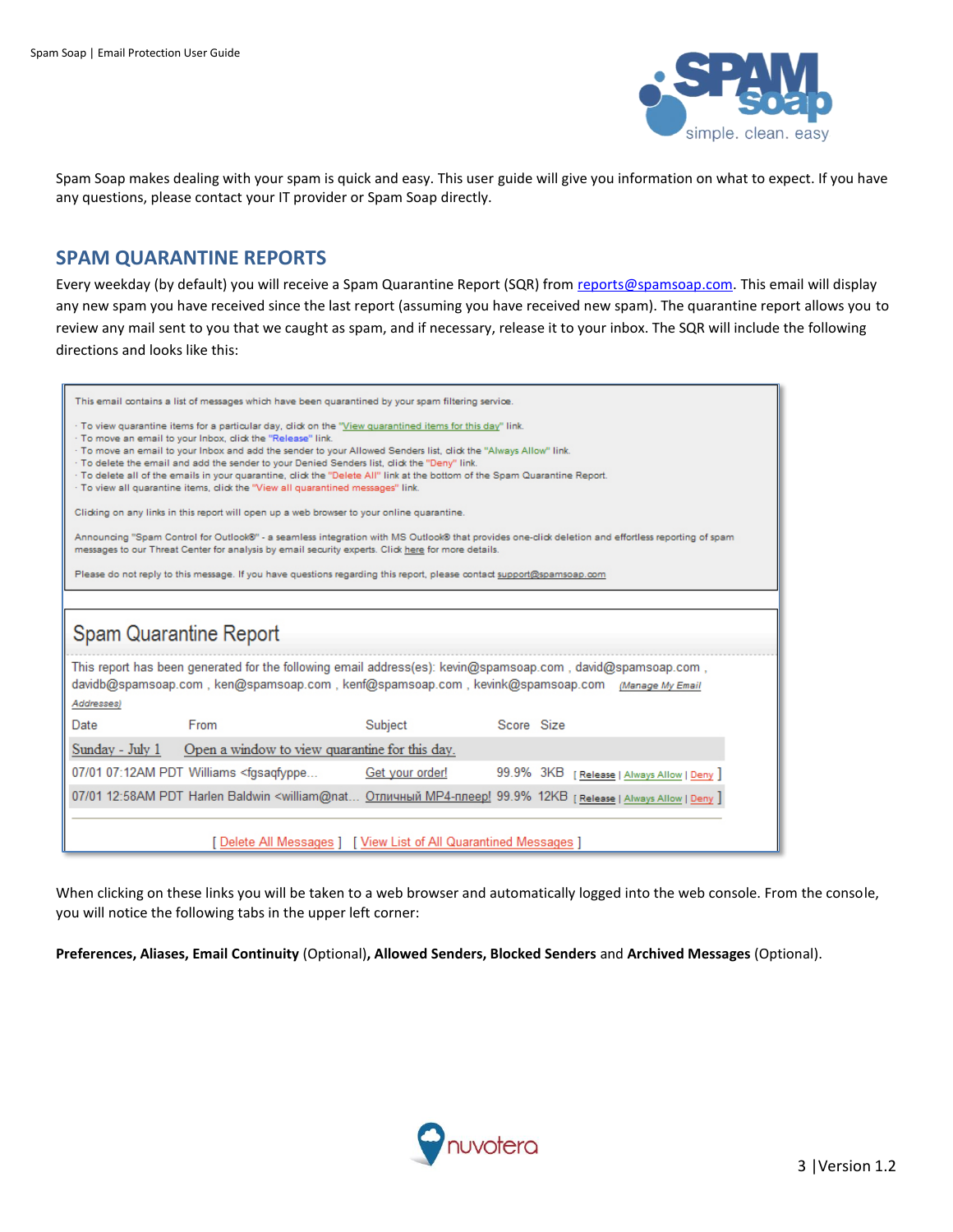

## <span id="page-3-0"></span>**QUARANTINE**

Mail is held for up to seven days and deleted. You can access the web quarantine any time from the SQR. The SQR is a static list from one point time. The web quarantine is real-time.

| $H$ Preferences                                                 | ■ Aliases <del>★</del> Quarantine B Email Continuity □ Allowed Senders | <b>Blocked Senders</b> | Archived Messages |  |              |             |  |  |  |  |
|-----------------------------------------------------------------|------------------------------------------------------------------------|------------------------|-------------------|--|--------------|-------------|--|--|--|--|
| $\overline{\phantom{a}}$<br>View all quarantined messages       |                                                                        |                        |                   |  |              |             |  |  |  |  |
|                                                                 | Spam Quarantined Messages for spamsoapuser@spamsoap.com                |                        |                   |  |              |             |  |  |  |  |
|                                                                 |                                                                        |                        |                   |  |              | Help        |  |  |  |  |
| <b>Message Quarantine</b>                                       |                                                                        |                        |                   |  |              |             |  |  |  |  |
|                                                                 | Release Always Allow Always Deny Delete View                           |                        |                   |  |              |             |  |  |  |  |
| Date (PST) v<br>$\Box$                                          | From                                                                   |                        | Subject           |  | <b>Score</b> | <b>Size</b> |  |  |  |  |
| No records to display.                                          |                                                                        |                        |                   |  |              |             |  |  |  |  |
|                                                                 |                                                                        |                        |                   |  |              |             |  |  |  |  |
|                                                                 |                                                                        |                        |                   |  |              |             |  |  |  |  |
|                                                                 |                                                                        |                        |                   |  |              |             |  |  |  |  |
|                                                                 |                                                                        |                        |                   |  |              |             |  |  |  |  |
|                                                                 |                                                                        |                        |                   |  |              |             |  |  |  |  |
|                                                                 |                                                                        |                        |                   |  |              |             |  |  |  |  |
|                                                                 |                                                                        |                        |                   |  |              |             |  |  |  |  |
|                                                                 |                                                                        |                        |                   |  |              |             |  |  |  |  |
|                                                                 |                                                                        |                        |                   |  |              |             |  |  |  |  |
| Page $1$ of $1 \rightarrow \rightarrow \rightarrow \rightarrow$ |                                                                        |                        |                   |  |              |             |  |  |  |  |

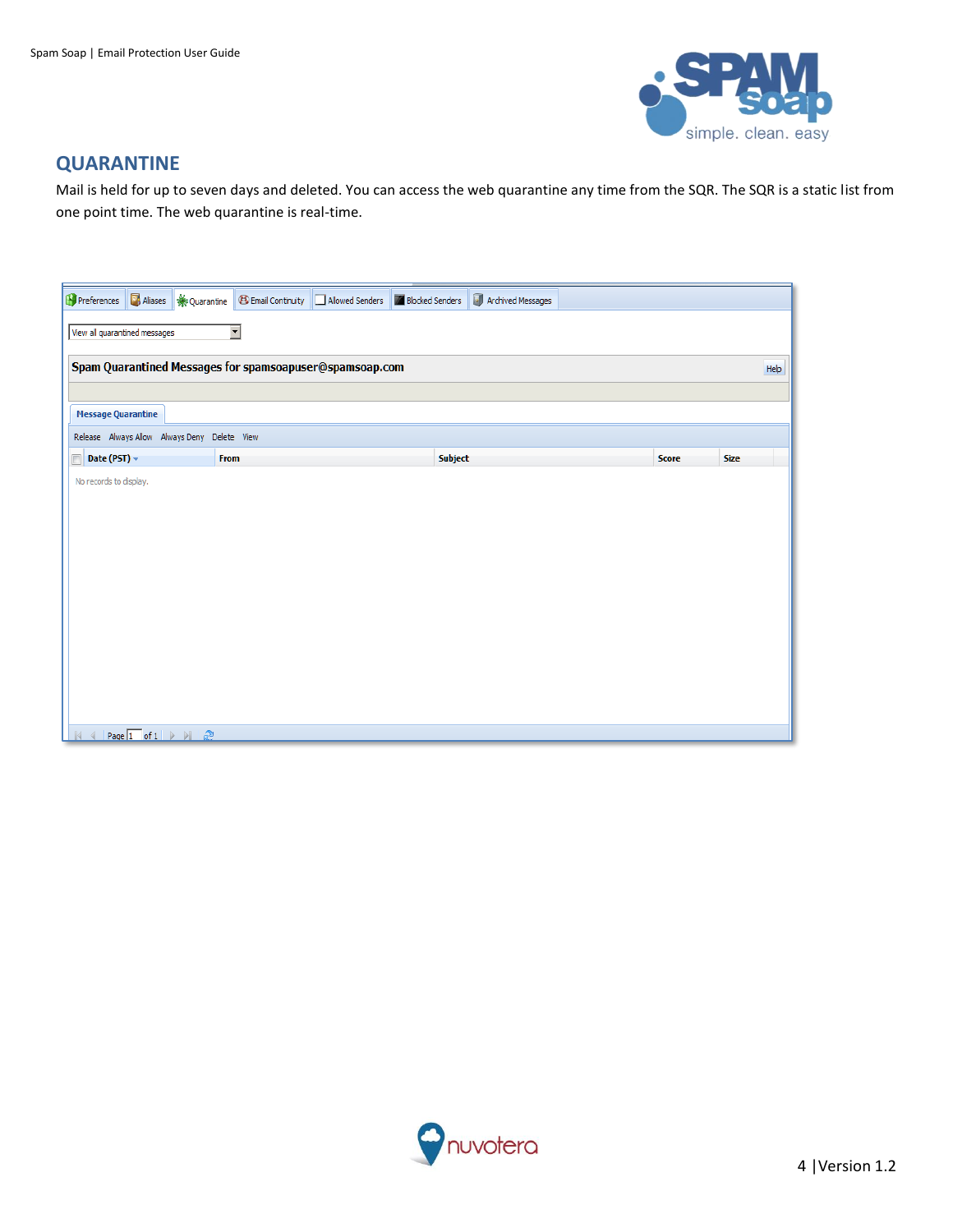

### <span id="page-4-0"></span>**EMAIL CONTINUITY**

If your company has chosen this option, you can access your mail here only if your corporate mail server has lost connectivity with Spam Soap.

| Email Continuity for spamsoapuser@spamsoap.com                                                                        | He                                                                                                                                                  |  |
|-----------------------------------------------------------------------------------------------------------------------|-----------------------------------------------------------------------------------------------------------------------------------------------------|--|
|                                                                                                                       | Access control policies set by your organization do not permit you to use Email Continuity. Please contact your email administrator for assistance. |  |
| (B) Tools<br>巜<br>Search: All columns<br>$\overline{\mathbf v}$<br>$In:$ Inbox<br>V<br>For:<br>Date:<br>OK<br>Compose |                                                                                                                                                     |  |
| <b>G</b> Folders                                                                                                      |                                                                                                                                                     |  |
| Inbox                                                                                                                 |                                                                                                                                                     |  |
| Sent                                                                                                                  |                                                                                                                                                     |  |
| <b>Deleted</b>                                                                                                        |                                                                                                                                                     |  |

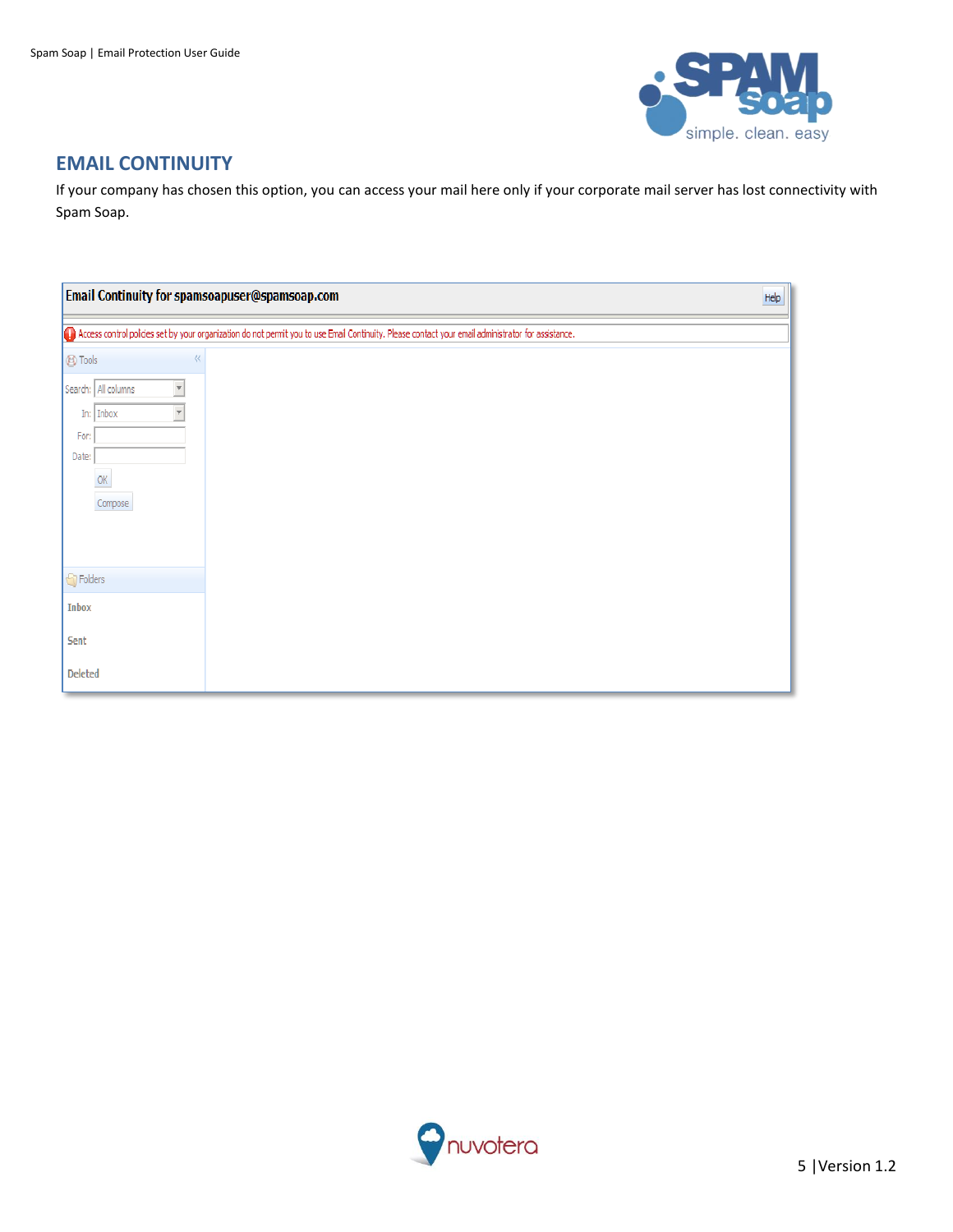

## <span id="page-5-0"></span>**ALLOW/DENY**

Clicking "Always Allow" from the SQR will populate the Allow List. The Deny List is at your disposal. You can add the sender corresponding to any spam that gets through to your inbox to the Deny List and that sender will never be able to send to you again. Acceptable formats are user@domainname.com, or wildcards like \*@domainname.com. You can upload a batch of users as well. Using the Report Spam plug-in for MS Outlook instead of deleting the spam will send the message to Spam Soap for review, but will not put the sender on your Deny List. Please see your administrator if you are not using Outlook.

|                                 |  |                                                                 |  |                                 |               | By Preferences <b>C</b> Aliases <b>*</b> Quarantine <b>8</b> Email Continuity <b>Allowed Senders M</b> Blocked Senders <b>C</b> Archived Messages |               |
|---------------------------------|--|-----------------------------------------------------------------|--|---------------------------------|---------------|---------------------------------------------------------------------------------------------------------------------------------------------------|---------------|
|                                 |  |                                                                 |  |                                 |               |                                                                                                                                                   |               |
|                                 |  | Apply Reset   <b>U</b> Download   2 Help                        |  |                                 |               |                                                                                                                                                   |               |
| Sender A                        |  |                                                                 |  |                                 |               |                                                                                                                                                   | <b>Delete</b> |
| There are no records to display |  |                                                                 |  |                                 |               |                                                                                                                                                   |               |
|                                 |  | $\mathbb{N}$ $\mathbb{N}$ Page 1 of 1 $\mathbb{N}$ $\mathbb{N}$ |  |                                 |               |                                                                                                                                                   |               |
|                                 |  |                                                                 |  | New $Total = 0$ ; $limit = 300$ |               |                                                                                                                                                   |               |
| Allowed Senders List:           |  |                                                                 |  |                                 | Browse Upload |                                                                                                                                                   |               |
|                                 |  |                                                                 |  |                                 |               |                                                                                                                                                   |               |

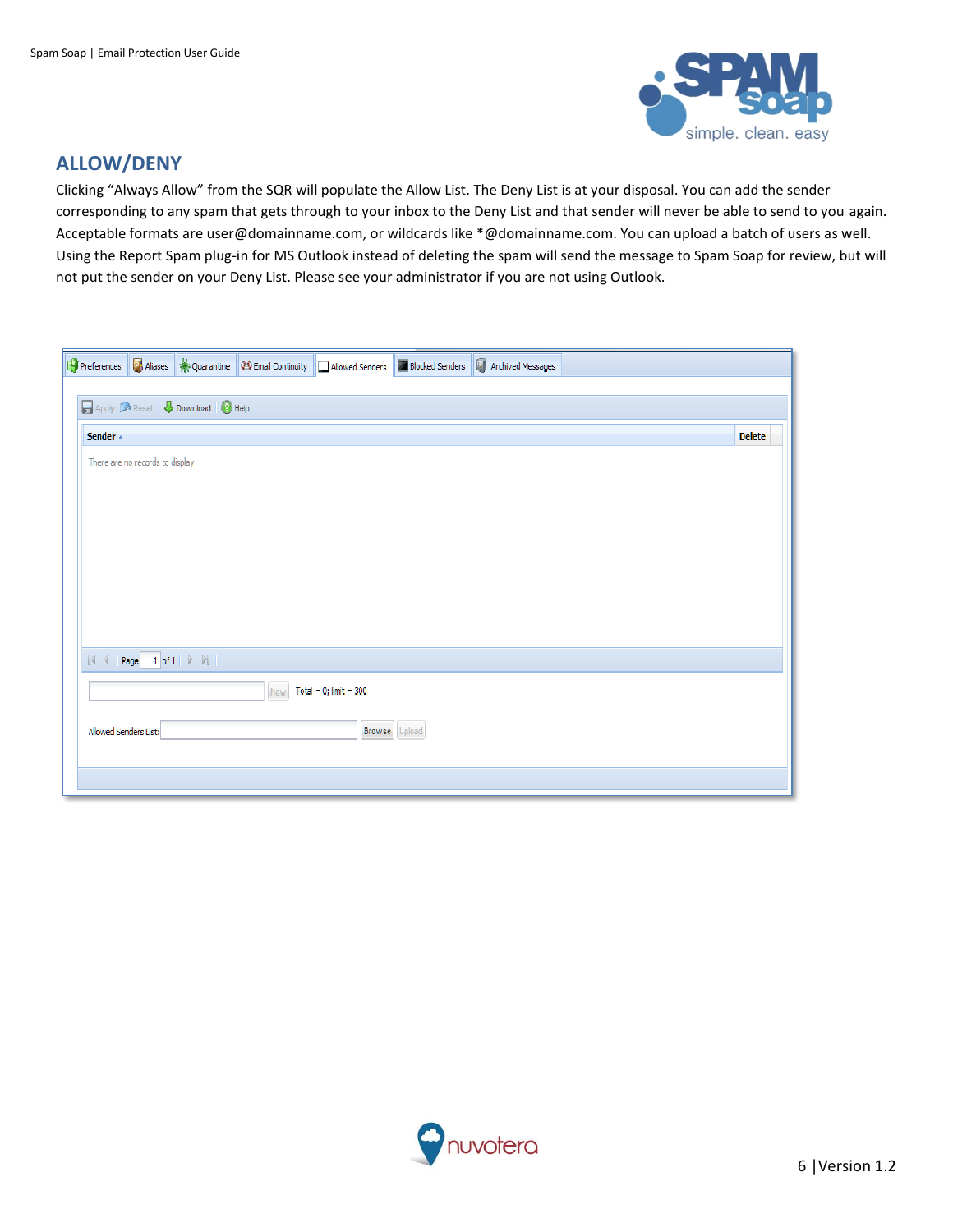

#### <span id="page-6-0"></span>**SETUP**

You can change your password, time zone, and other options here.

| Preferences                        | <b>D</b> , Aliases                | <b>※ Quarantine</b>                                | <b>B</b> Email Continuity | Allowed Senders                                                 | <b>Blocked Senders</b> | Archived Messages |  |  |
|------------------------------------|-----------------------------------|----------------------------------------------------|---------------------------|-----------------------------------------------------------------|------------------------|-------------------|--|--|
|                                    |                                   |                                                    |                           |                                                                 |                        |                   |  |  |
| Apply <b>A</b> Reset <b>A</b> Help |                                   |                                                    |                           |                                                                 |                        |                   |  |  |
| <b>General Settings</b>            |                                   |                                                    |                           |                                                                 |                        |                   |  |  |
| Password:                          |                                   |                                                    | ********                  | Change                                                          |                        |                   |  |  |
| Security Question:                 |                                   |                                                    |                           | Name of first pet<br>Change                                     |                        |                   |  |  |
| Time Zone:                         |                                   |                                                    |                           | America/Los_Angeles (GMT-08:00)<br>v                            |                        |                   |  |  |
|                                    |                                   |                                                    |                           | America/Los_Angeles Local Time: Tue 27 Nov 2012 08:06:05 AM PST |                        |                   |  |  |
| Language:                          |                                   |                                                    | English                   |                                                                 |                        | v                 |  |  |
| <b>Entries Per Page:</b>           |                                   |                                                    | 25                        |                                                                 |                        | v                 |  |  |
|                                    | <b>Email Protection Settings</b>  |                                                    |                           |                                                                 |                        |                   |  |  |
|                                    |                                   |                                                    |                           |                                                                 |                        |                   |  |  |
|                                    | Spam Quarantine Report Frequency: |                                                    |                           | Default (Every Weekday)                                         |                        | v                 |  |  |
|                                    | Spam Quarantine Report Content:   |                                                    |                           | Default (HTML - New Items Since Last Report)                    |                        |                   |  |  |
|                                    |                                   | Spam Quarantine Report Alternate Delivery Address: |                           |                                                                 |                        |                   |  |  |
|                                    |                                   |                                                    |                           |                                                                 |                        |                   |  |  |